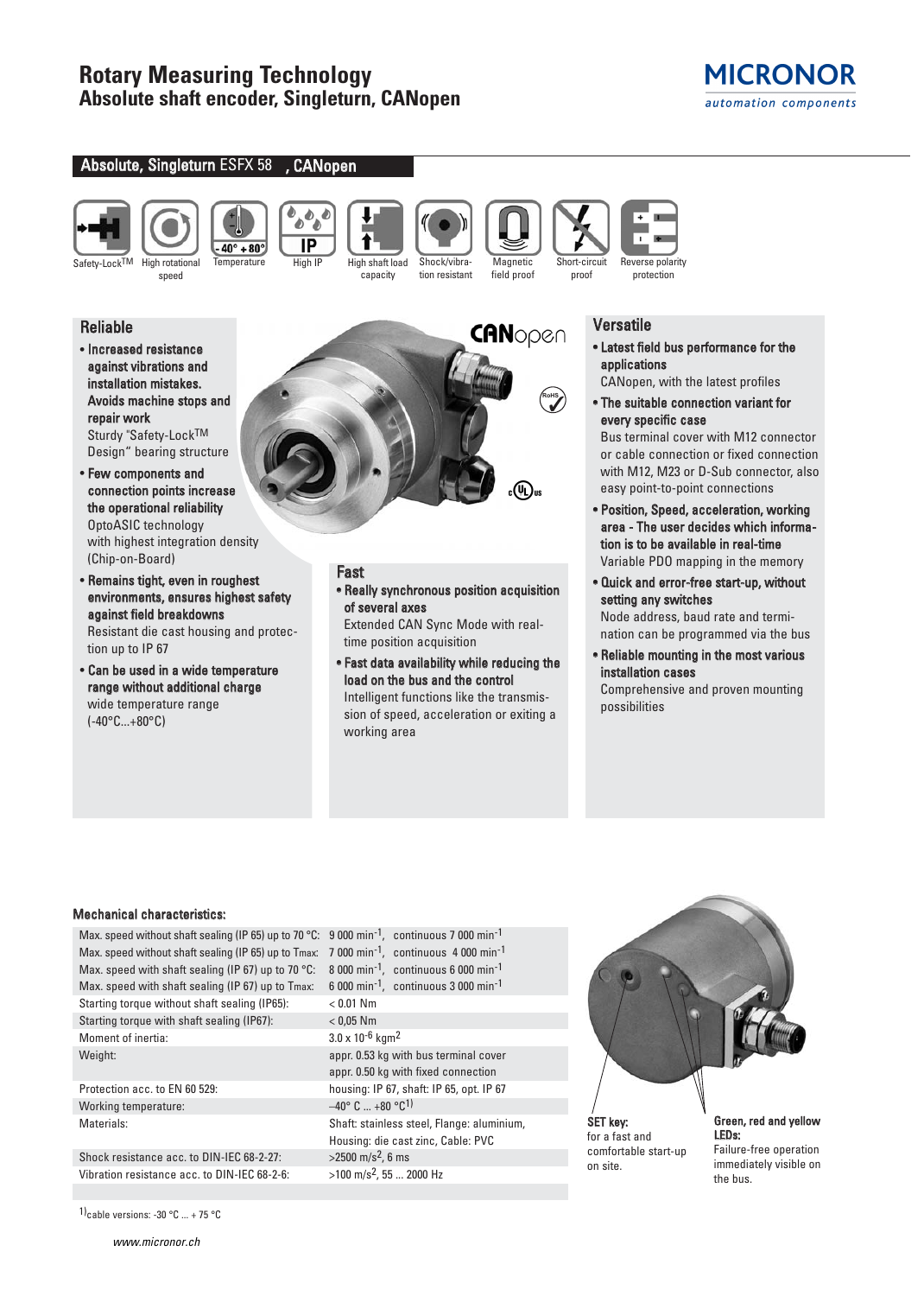## Absolute, Singleturn ESFX 58 , CANopen

#### General electrical characteristics:

Supply voltage: 10 ... 30 V DC Current consumption 24 V DC, max. 60 mA (w/o output load): Reverse polarity protection Yes at power supply (Ub): Conforms to CE requirements acc. to EN 61000-6-1, EN 61000-6-4 and EN 61000-6-3

#### Interface characteristics CANopen:

| Singleturn resolution | 1  65536 (16 bits), default scale value is |
|-----------------------|--------------------------------------------|
| (max, scaleable):     | set to 8192 (13 bits)                      |
| Code:                 | Binary                                     |
| Interface:            | CAN High-Speed according ISO 11898,        |
|                       | Basic- and Full-CAN                        |
|                       | <b>CAN Specification 2.0 B</b>             |
|                       |                                            |

#### General information about CANopen

The CANopen encoders of the ESFX 58 series support the latest CANopen communication profile according to DS 301 V4.02 . In addition, device-specific profiles like the encoder profile DS 406 V3.1 are available.

The following operating modes may be selected: Polled Mode, Cyclic Mode, Sync Mode and a High Resolution Sync Protocol. Moreover, scale factors, preset values, limit switch values and many other additional parameters can be programmed via the CAN-Bus. When switching the device on, all parameters, which have been saved on an EEPROM to protect them against power failure, are loaded again.

The following output values may be combined in a freely variable way as PDO (PDO mapping): position, speed, acceleration, as well as the status of the working area.

#### CANopen Communication Profile V4.02

Among others, the following functionality is integrated: Class C2 functionality

- NMT Slave
- Heartbeat Protocol
- High Resolution Sync Protocol Identity Object
- Error Behaviour Object
- Variable PDO Mapping self-start programmable (Power on to operational), 3 Sending PDO's
- 1 receiving PDO for synchronous preset operation with minimal jitter
- Knot address, baud rate and CANbus
- Programmable termination

#### SET control button (zero or defined value, option)

Protected against accidental activation, can only be pushed in with the tip of a ball pen or similar.

### Diagnostic LED (yellow)

LED on at:

optical sensor path faulty (code error, LED error), low voltage and overtemperature

| Protocol:               | CANopen profile DS 406 V3.1 with<br>manufacturer-specific add-ons |
|-------------------------|-------------------------------------------------------------------|
| Baud rate:              | 10  1000 kbit/s                                                   |
|                         | (set by DIP switches/software configurable)                       |
| Node address:           | 1  127 (set by rotary switches / software<br>configurable)        |
| Termination switchable: | Set by DIP switches                                               |
|                         | Software configurable                                             |

As a price-effective variant, encoders with a connector or a cable connection are available, for which the device address and baud rate are modified by means of software. The models with bus terminal cover and integrated T-shaped coupler allow a particularly easy installation: bus and power supply are connected very simply thanks to M12 connectors; the device address is set by means of two hexadecimal rotary switches. Furthermore, another DIP switch allows setting the baud rate and switching on a termination resistor. Three LED's located on the back indicate the operating or fault status of the CAN bus, as well as the status of an internal diagnostic.

#### CANopen Encoder Profile V3.1

- The following parameters can be programmed:
- Event mode
- Units for speed selectable (Steps/Sec or RPM)
- Factor for speed calculation (e.g. measuring wheel periphery) Integration time for speed value of 1...32
- 2 work areas with 2 upper and lower limits and the corresponding output states
- Variable PDO mapping for position, speed, acceleration, work area status
- Extended failure management for position sensing with integrated temperature control
- User interface with visual display of bus and failure status - 3 LED's
- Optional 32 CAM's programmable
- Customer-specific memory 16 Bytes

#### All profiles stated here: Key-features

The object 6003h "Preset" is assigned to an integrated key, accessible from the outside

"Watchdog-controlled" device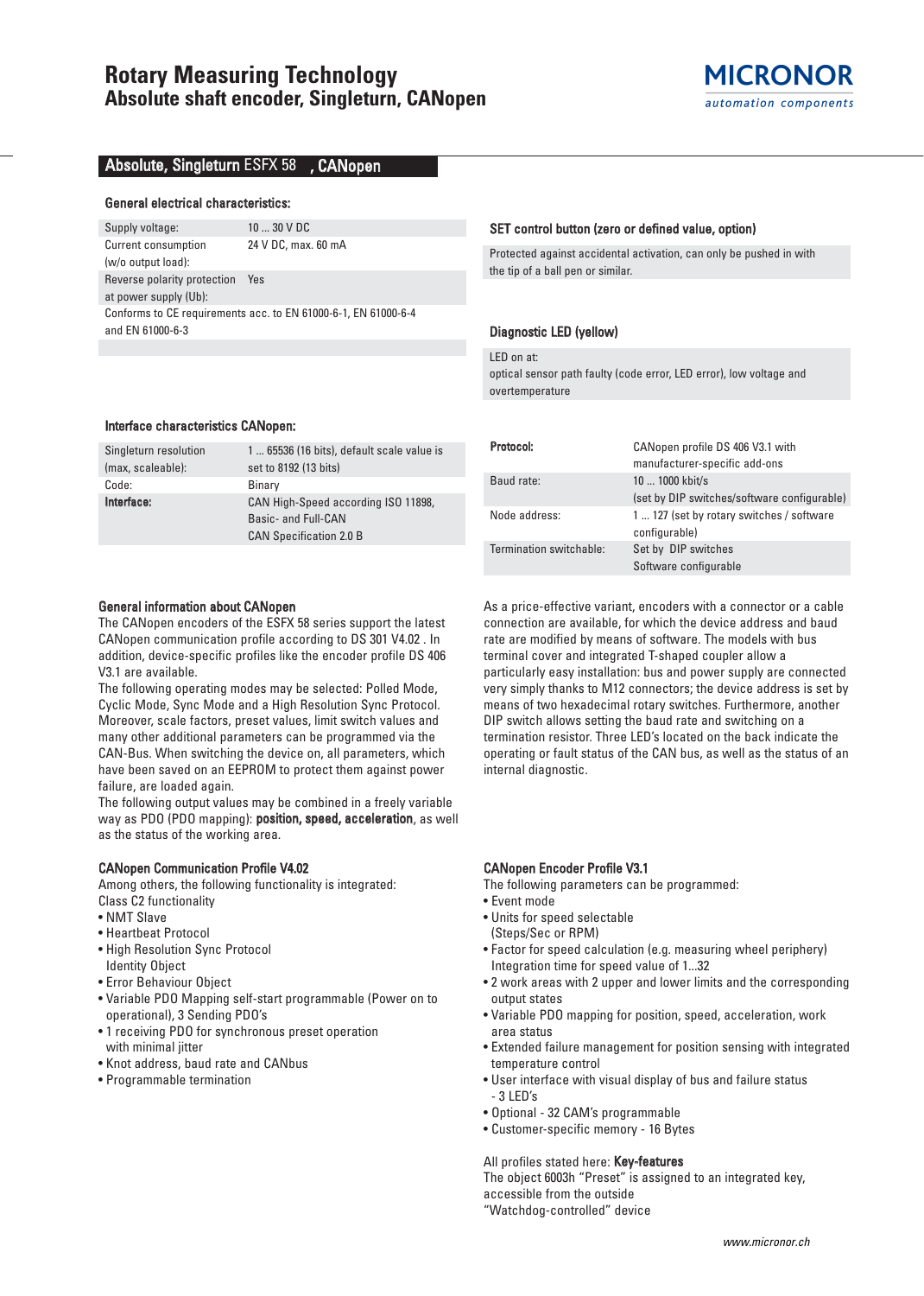

## Absolute, Singleturn ESFX 58 , CANopen

## With removable bus terminal cover

ø 58 mm, Synchro flange

Flange type 2 and 4 (Drawing with cable version)



ø 58 mm, Clamping flange Flange type 1 and 3 (Drawing with 2 x M12 connector)



 $\boxed{1}$  3xM3, 6 [0.24] deep

63.5 mm  $\Box$ , Square flange Flange type 5 and 7 (Drawing with cable version)



www.micronor.ch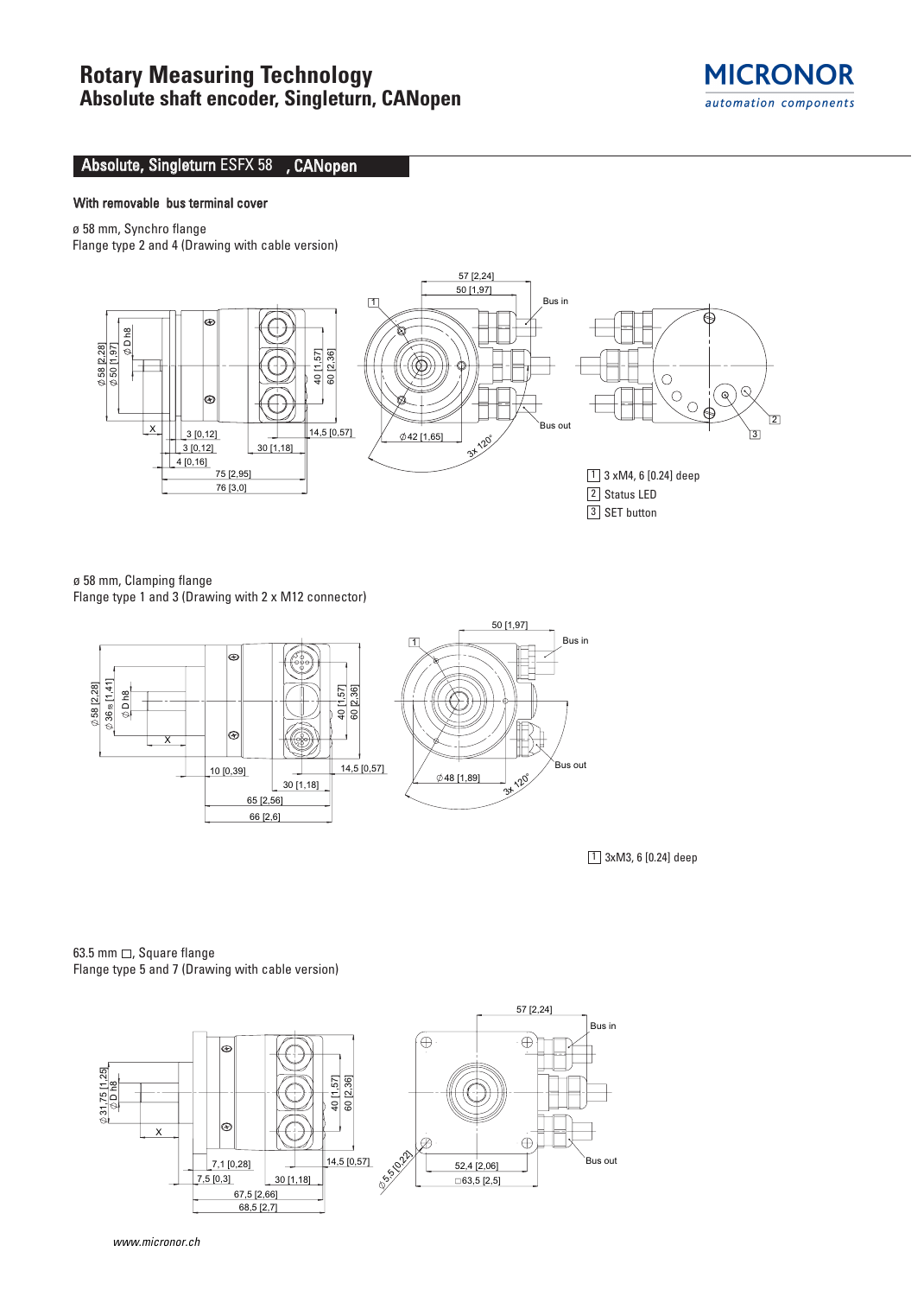

## Absolute, Singleturn ESFX 58 , CANopen

## With fixed connection

ø 58 mm, Synchro flange Flange type 2 and 4 (Drawing with M23 connector)



63.5 mm  $\Box$ , Square flange Flange type 5 and 7 (Drawing with 2 x M23 connector)



ø 58 mm, Clamping flange Flange type 1 and 3 (Drawing with 1 x M12 connector)

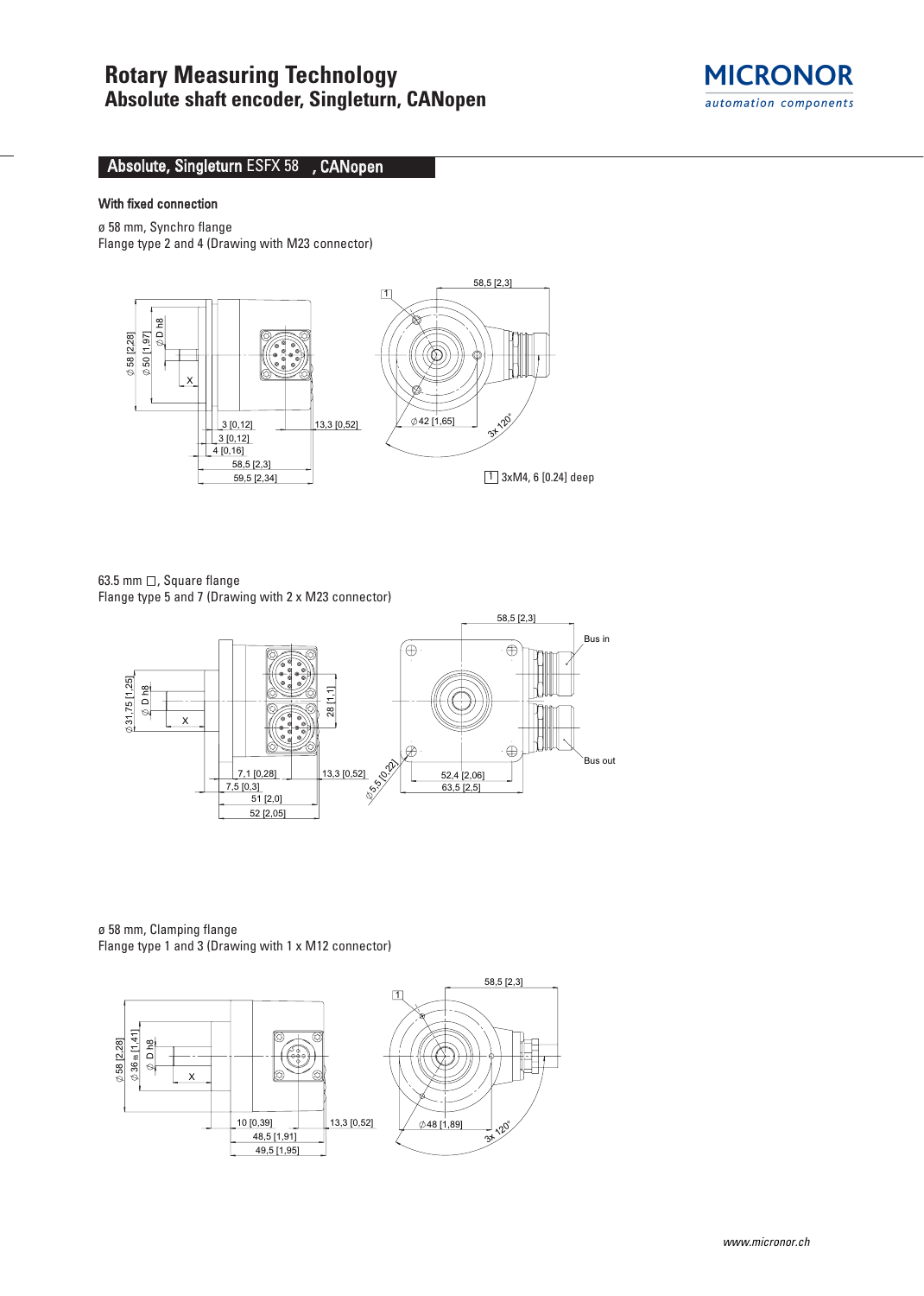

## Absolute, Singleturn ESFX 58 , CANopen

## With fixed connection

ø 58 mm, Synchro flange Flange type 2 and 4 (Drawing with 2 x M12 connector)



1 3 xM4, 6 [0.24] deep

ø 58 mm, Clamping flange Flange type 1 and 3 (Drawing with cable version)



 $\boxed{1}$  3xM3, 6 [0.24] deep

#### Terminal assignment:

Bus terminal cover with terminal box (type of connection 1)

| Direction:    | OUT |              |                                         |                | IN                                                                 |     |       |    |                                     |    |
|---------------|-----|--------------|-----------------------------------------|----------------|--------------------------------------------------------------------|-----|-------|----|-------------------------------------|----|
| Signal:       |     |              | CAN Ground   CAN_Low (-)   CAN_High (+) | 0 Volt         | +UB<br>  power supply   power supply   power supply   power supply | 0 V | $+UB$ |    | CAN_Low (-) CAN_High (+) CAN Ground |    |
| Abbreviation: | CG  | $\sim$<br>◡∟ | CН                                      | 0 <sup>0</sup> |                                                                    | 0 V | +V    | СL | CН                                  | CG |

#### Terminal assignment:

Cable connection (type of connection A)

| Direction:    | IN             |                                      |    |                                     |    |  |  |  |  |
|---------------|----------------|--------------------------------------|----|-------------------------------------|----|--|--|--|--|
| Signal:       | 0 V            | $+UB$<br>power supply   power supply |    | CAN_Low (-) CAN_High (+) CAN Ground |    |  |  |  |  |
| Abbreviation: | 0 <sup>V</sup> |                                      | CL | CН                                  | CG |  |  |  |  |
| Cable color:  | BK             | <b>RD</b>                            | BL | WH                                  | GY |  |  |  |  |

www.micronor.ch